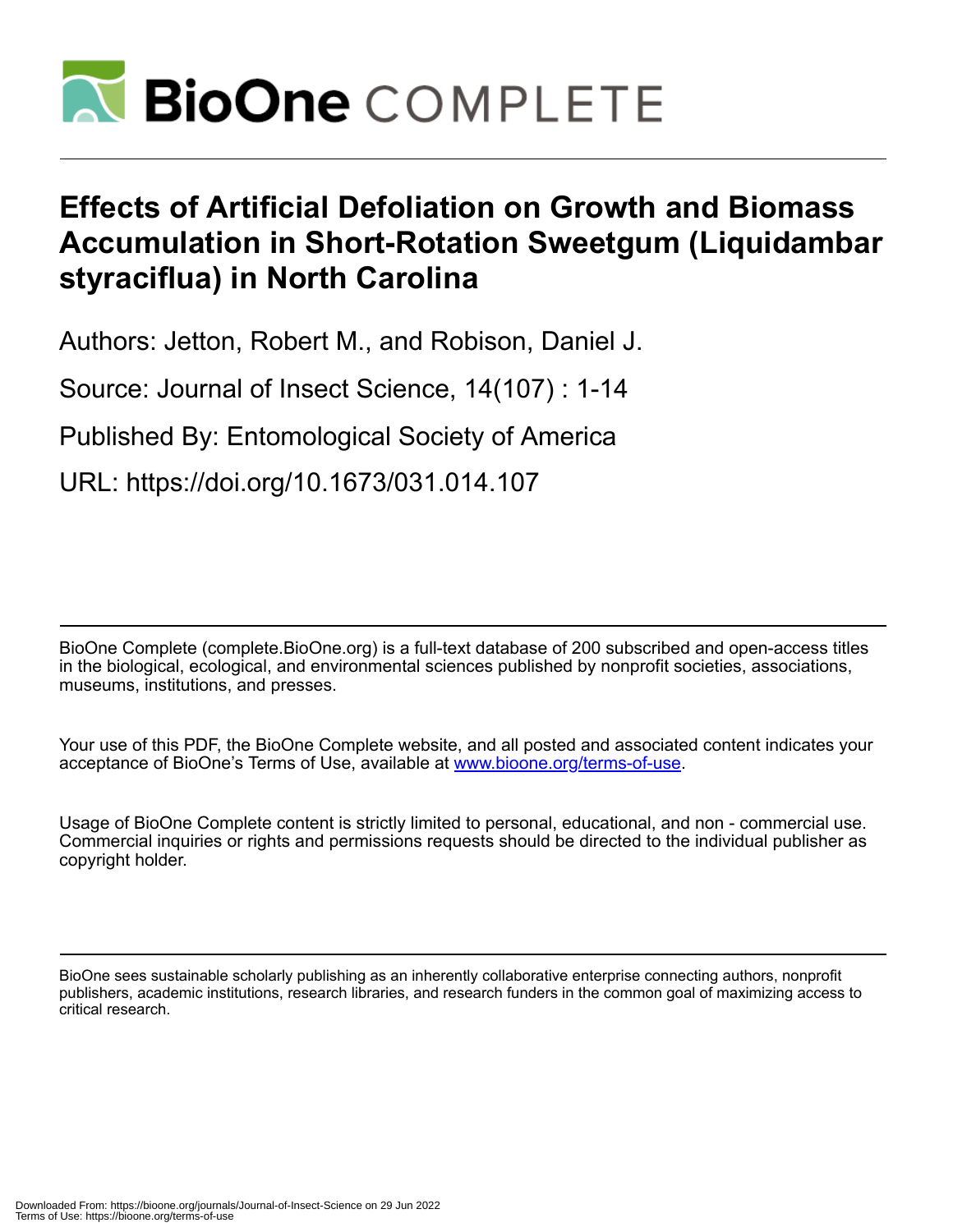

## **Effects of artificial defoliation on growth and biomass accumulation in short-rotation sweetgum (***Liquidambar styraciflua***) in North Carolina**

Robert M. Jetton<sup>1a\*</sup> and Daniel J. Robison<sup>2b</sup>

1 Camcore, Department of Forestry and Environmental Resources, North Carolina State University, Campus Box 8008, Raleigh, NC 27695-8008 2 Davis College of Agriculture, Natural Resources, and Design, West Virginia University, P.O. Box 6108, Morgantown, WV 26506-6108. Formerly, College of Natural Resources and Department of Forestry and Environmental Resources, North Carolina State University, Campus Box 8001, Raleigh, NC 27695-8001

## **Abstract**

Sweetgum, *Liquidambar styraciflua* L. (Hamamelidales: Hamamelidaceae), is a species of interest for short-rotation plantation forestry in the southeastern United States. Despite its high levels of resistance to many native insects and pathogens, the species is susceptible to generalist defoliators during outbreak epidemics. The objective of this field study was to evaluate the potential impact of defoliation on sweetgum growth and productivity within the context of an operational plantation. Over three growing seasons, trees were subjected to artificial defoliation treatments of various intensity (control =  $0\%$ ) defoliation; low intensity =  $33\%$  defoliation; moderate intensity =  $67\%$  defoliation; high intensity =  $99\%$ defoliation) and frequency (not defoliated; defoliated once in April of the first growing season; defoliated twice, once in April of the first growing season and again in April of the second growing season). The responses of stem height, stem diameter, stem volume, crown volume, total biomass accumulation, and branch growth were measured in November of each growing season. At the end of the first growing season, when trees had received single defoliations, significant reductions in all growth traits followed the most severe (99%) defoliation treatment only. After the second and third growing seasons, when trees had received one or two defoliations of varying intensity, stem diameter and volume and total tree biomass were reduced significantly by 67 and 99% defoliation, while reductions in stem height and crown volume followed the 99% treatment only. All growth traits other than crown volume were reduced significantly by two defoliations but not one defoliation. Results indicate that sweetgum is highly resilient to single defoliations of low, moderate, and high intensity. However, during the three-year period of the study, repeated high-intensity defoliation caused significant reductions in growth and productivity that could have lasting impacts on yield throughout a harvest rotation.

**Keywords:** simulated herbivory, forest plantation, short-rotation woody crop **Correspondence:** <sup>a</sup> rmjetton@ncsu.edu, b djrobison@mail.wvu.edu, \*Corresponding author **Editor:** Nadir Erbilgin was editor of this paper. **Received:** 25 August 2012 **Accepted:** 8 October 2012 **Published:** 12 August 2014 **Copyright:** This is an open access paper. We use the Creative Commons Attribution 3.0 license that permits unrestricted use, provided that the paper is properly attributed. **ISSN:** 1536-2442 | Vol. 14, Number 107

#### **Cite this paper as:**

Jetton RM, Robison DJ. 2014. Effects of artificial defoliation on growth and biomass accumulation in short-rotation sweetgum (*Liquidambar styraciflua*) in North Carolina. *Journal of Insect Science* 14(XXX). Available online: http://www.insectscience.org/14.107

Journal of Insect Science | http://www.insectscience.org 1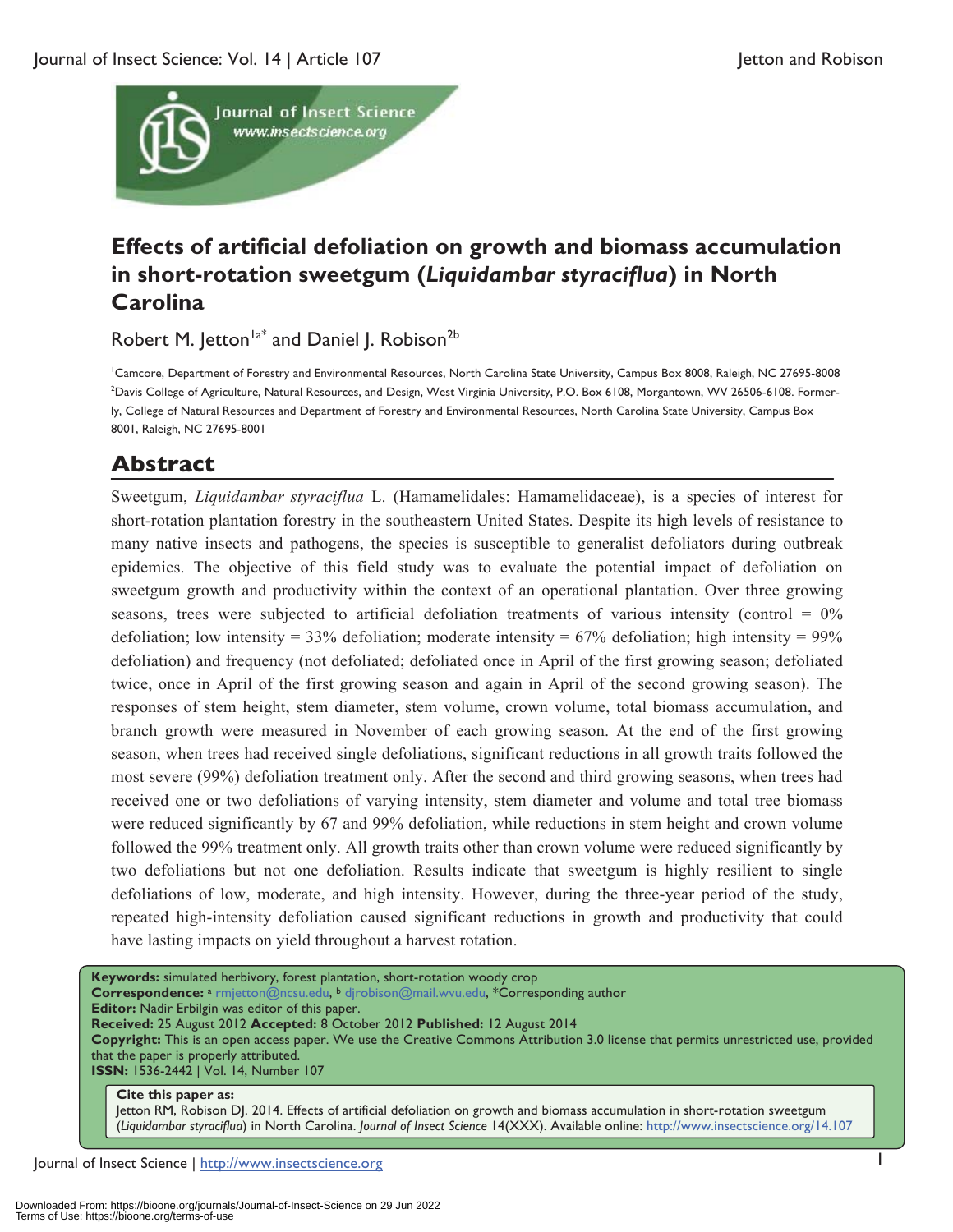## **Introduction**

Intensively managed short-rotation hardwood plantations in the southern United States offer opportunities to meet a diversity of management objectives that cannot be met through natural stand management alone (Robison et al. 1998; Romagosa and Robison 2003). Initial interest in hardwood plantation forestry coincided with increasing demand for high quality and easily accessible sources of hardwood fiber for the production of paper products (Kellison 1997; Steinbeck 1999). More recently, management objectives have been expanded to include biomass for energy production, carbon mitigation, and environmental enhancement on former agricultural lands (Graham et al. 1992; Tolbert and Schiller 1995; Volk et al. 2004). A number of hardwood species have been evaluated for use in such silvicultural systems in the region with sweetgum (*Liquidambar styraciflua* L.), cottonwood (*Populus deltoides* Bartr. ex Marsh.), sycamore (*Platanus occidentalis* L.), and more recently *Eucalyptus* spp. having emerged as the most promising (Kellison 1997; Steinbeck 1999; Gonzalez et al. 2010).

Sweetgum was recognized early on as a prime candidate for short-rotation applications in the southern U.S. due to its wide site adaptability, potential for genetic improvement, responsiveness to intensive silvicultural inputs, and high level of native pest resistance (Kormanik 1990; HRC 1997; Steinbeck 1999). During the ensuing decades, the species has continued to receive considerable interest as a shortrotation species with respect to tree improvement (Birks 2001; HRC 2001), intensive silviculture (Guo et al. 1998; Samuelson et al. 2001), vegetative propagation (Gocke 2006), and biomass production and carbon sequestration (Davis and Trettin 2006; Nyakatawa et al. 2006; Williams and Gresham 2006; Sanchez

et al. 2007; Cobb et al. 2008; Coyle et al. 2008). Currently, there are approximately 8,000 ha of sweetgum plantations in cultivation across the southern U.S. established as sawtimber, pulpwood, and bioenergy crops (Wright and Cunningham 2008).

Insect herbivory can have a number of negative effects on natural and planted forests, including reduced growth and survival, increased susceptibility to secondary insect pests and disease, and rotation delays (Kulman 1971). Compared with a variety of other hardwood species, sweetgum has relatively few problems with insect pests and disease (Ward and Sayer 2004). However, despite its relatively high level of native pest resistance, sweetgum remains susceptible to defoliation by generalist folivores, such as the gypsy moth (*Lymantria dispar* L.) and the forest tent caterpillar (*Malacosoma disstria* Hübner). These forest pests typically exist at low population density but have the capacity to enter eruptive outbreak cycles over wide areas with high population density and severe defoliation intensity that can last for several years (Drooz 1985). Sweetgum is highly preferred by gypsy moth and is an important component of natural stands most susceptible to defoliation by this pest throughout the eastern U.S. (Barbosa et al. 1983; Davidson et al. 2001). Sweetgum is also a common host of the forest tent caterpillar throughout the southeastern U.S. (Kormanik 1990) and has been defoliated completely in natural stands during outbreaks (Leininger and Solomon 1995). Given the investment in current plantings, the gypsy moth's continued spread into the southeastern U.S., and the ubiquitous nature of the forest tent caterpillar in the region, the risk for widespread and prolonged infestation and loss in sweetgum plantations is real.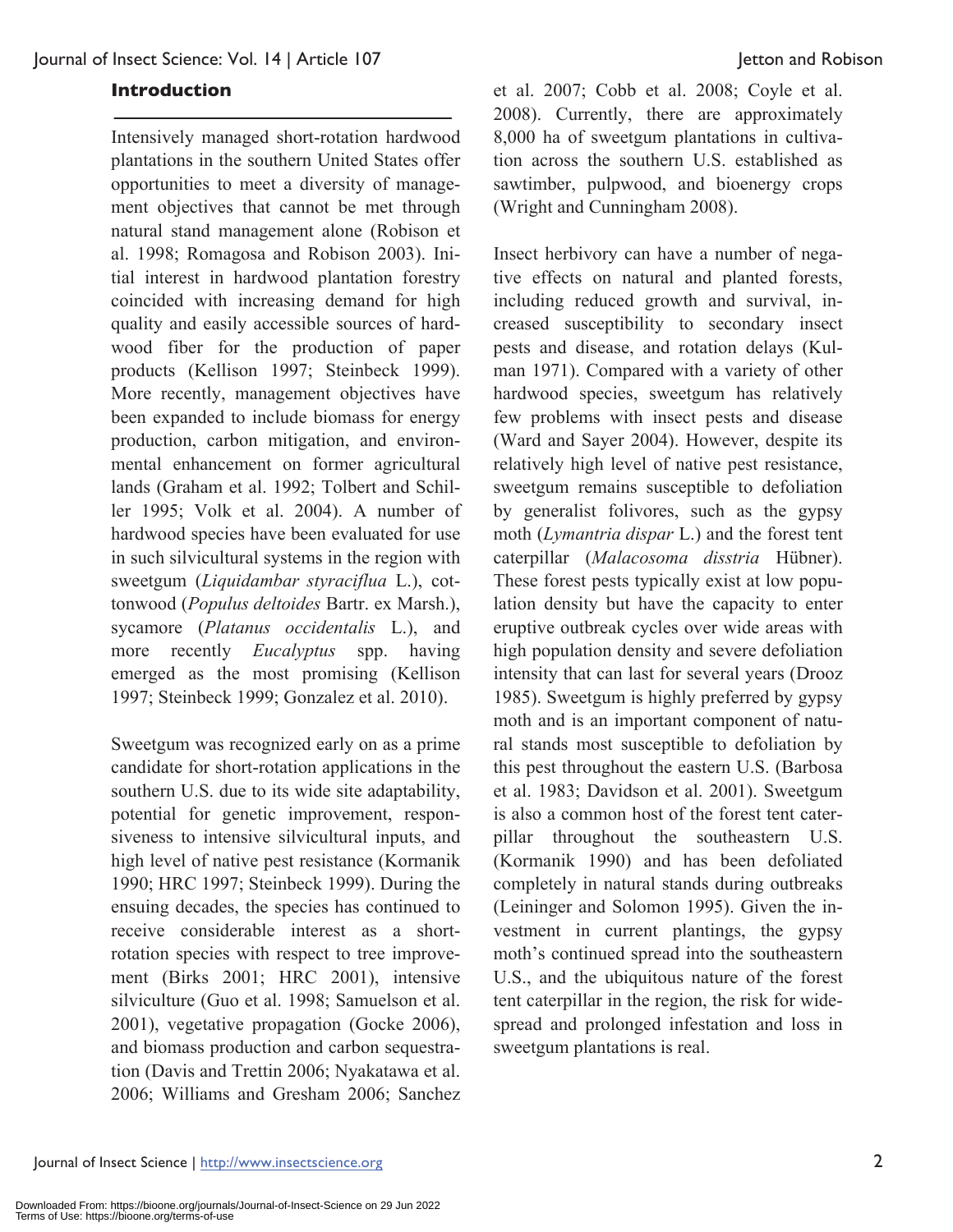In short-rotation systems that utilize *Populus* spp. and hybrids, much useful research has been conducted on the major defoliating insects of concern. These include the cottonwood leaf beetle (*Chrysomela scripta* F.), the forest tent caterpillar, and the gypsy moth. Studies have examined the effects of real and simulated herbivory on tree growth and biomass accumulation (Bassman et al. 1982; Solomon 1985; Reichenbacker et al. 1996; Kosola et al. 2001; Coyle et al. 2002), the preference and performance of larval and adult insects among hybrids and clones (Caldbeck et al. 1978; Bingaman and Hart 1992; Robison and Raffa 1994, 1997; Coyle et al. 2001, 2003), and the response of larval insects to transgenic cultivars (Robison et al. 1994).

Relative to *Populus* spp., very little information is available on the responses of sweetgum to real or simulated insect defoliation within operational forest plantations managed for fiber and biomass. Most studies have focused on the impact of defoliation in mixed-species natural stands (Leininger and Solomon 1995; Davidson et al. 2001; Eisenbies et al. 2007) or in young ( $\leq$  one-yearold) containerized seedlings in the nursery or greenhouse setting (Chambers and Smith 1982; Birks 2001; Ward and Sayer 2004). Results show that sweetgum growth and crown condition recover quickly following outbreak collapse (Leininger and Solomon 1995) and that the species tends to be at lower risk of mortality due to defoliation compared with more susceptible *Quercus* species (Davidson et al. 2001; Eisenbies et al. 2007). Meanwhile, studies on young containerized seedlings show that real or simulated insect herbivory alone (Chambers and Smith 1982) or in combination with other environmental stresses (Birks 2001; Ward and Sayer 2004) can impact significantly all growth traits of sweetgum, with stem height being the least affected (Chambers and Smith 1982; Birks 2001). It also has been demonstrated in laboratory tests with foliage from progeny trials and greenhouse seedlings that the preference and performance of forest tent caterpillars varies among open-pollinated sweetgum families (Jetton 2002).

While the field and greenhouse studies cited above are informative, they offer little evidence as to how sweetgum might respond to defoliation in an intensively managed plantation. Therefore, the objective of the current study was to determine the response of sweetgum growth and biomass accumulation to artificial defoliation within the context of an intensively managed short-rotation plantation in the coastal plain of North Carolina. The growth responses of trees subjected to defoliation treatments of varying intensity and frequency were measured over three growing seasons.

## **Materials and Methods**

## **Study site**

This study was conducted over three growing seasons in a 200 ha operational sweetgum plantation (International Paper Co., www.internationalpaper.com) on an upland, coastal plain site in Hertford County, North Carolina (36.348370N and -76.840990W). Soils were moderately well-drained with fine loamy sand surface over clay subsoil typical of the Craven series (USDA 1984). The previous mixed pine-hardwood stand was clearcut, and after site preparation consisting of bedding and chemical competition control, the sweetgum plantation was established with 1-0 seedlings planted at 3.0 by 2.5 m spacing. Seedlings were from an International Paper Co. seed orchard mix containing genotypes having superior growth performance in proge-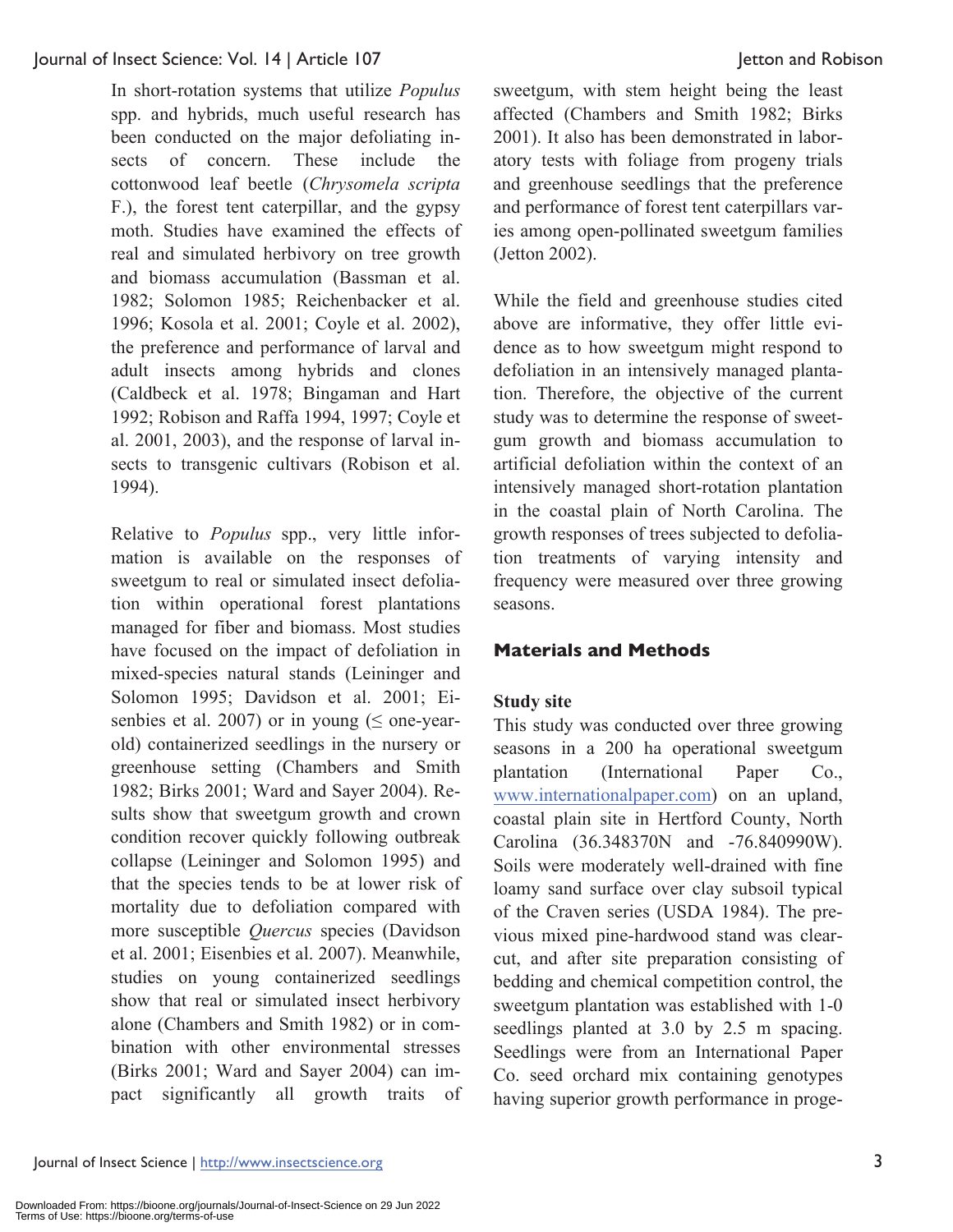ny tests. The plantation received annual fertilization (diammonium-phosphate at 224 kg/ha and urea at 224 kg/ha) and herbicide (unknown rates sulfometuron methyl [Oust™]/glyphosate [Accord™] mixture) treatments. The artificial defoliation study was superimposed on the plantation when the trees were beginning their second growing season in the field. The study plot was located centrally within the plantation with an approximate 200 m buffer from nearby roads.

## **Study design and treatments**

The experiment was a randomized complete block with four blocks (12 trees per block), four artificial defoliation intensity treatments including the control, and three trees per treatment per block for a total of 48 trees. The defoliation intensity treatments were applied first in April of Year 1 and consisted of removing 0 (control), 33 (low intensity), 67 (moderate intensity), or 99% (high intensity) of each leaf with scissors. For each treatment, the new outer crown leaves (fully unfolded and expanded) were clipped first, followed by the inner crown leaves, then by the newly emerged leaves (not fully unfolded or expanded) and buds at the crown margins. This threepart process on each tree was conducted over a two-week period and was intended to mimic the spatial and temporal pattern of progressive feeding by gypsy moth or forest tent caterpillar populations.

In April of Year 2, the blocks were split and half of the trees that received defoliation treatments in April of Year 1 were selected randomly to receive a second artificial defoliation, each at the same intensity as applied the previous year. This resulted in seven classes of defoliation frequency and intensity with 12 trees for the control and six trees for each defoliation class, namely trees that received one 33, 67, or 99% defoliation (in April of

Year 1) and trees that received two 33, 67, or 99% defoliations (once in April of Year 1 and again in April of Year 2).

## **Measurements and statistical analysis**

Study trees were measured in April of Year 1 (pre-treatment) before the artificial defoliation treatments and again post-treatment at the end of each growing season of the study (i.e., November of Years 1, 2, and 3). Growth traits measured were stem height (m) and stem diameter (cm) at 15 cm above ground level. Calculated growth parameters reported include crown volume  $(m^3)$ , stem volume  $(m^3)$ , and total biomass (kg). Crown volume was estimated from the volume equation for a cone  $(=\pi^*$ crown basal radius<sup>2</sup>\*0.33\*crown height). Stem volume  $(=(0.0000339)$ \*stem diameter<sup>2</sup>\*stem height) +  $0.00263$ ) and total biomass  $(= (0.0305*stem \text{ diameter}^2*stem)$ height)  $+ 3.788$ ) were calculated with equations developed for sweetgum by Williams and Gresham (2006). The length (cm) and diameter (mm) of five mid-crown branches on the south-facing side of each tree were measured at the end of Years 1 and 2.

Analysis of variance (ANOVA) was performed by using the PROC GLM procedure of SAS version 9.1 (SAS institute 2003). After Year 1, when trees had received a single artificial defoliation treatment, the main effects of block and defoliation intensity (0, 33, 67, or 99%) and the interaction of block and defoliation intensity were assessed for the stem, crown, and biomass growth traits. After the end of Year 3, when the blocks had been split and trees had received either one or two artificial defoliation treatments, the main effects of block, defoliation intensity (0, 33, 67, or 99%), defoliation frequency (0, 1, or 2), and year (Year 2 or Year 3) and all two-way interactions were tested for the stem, crown, and biomass growth traits in the Year 2 and Year 3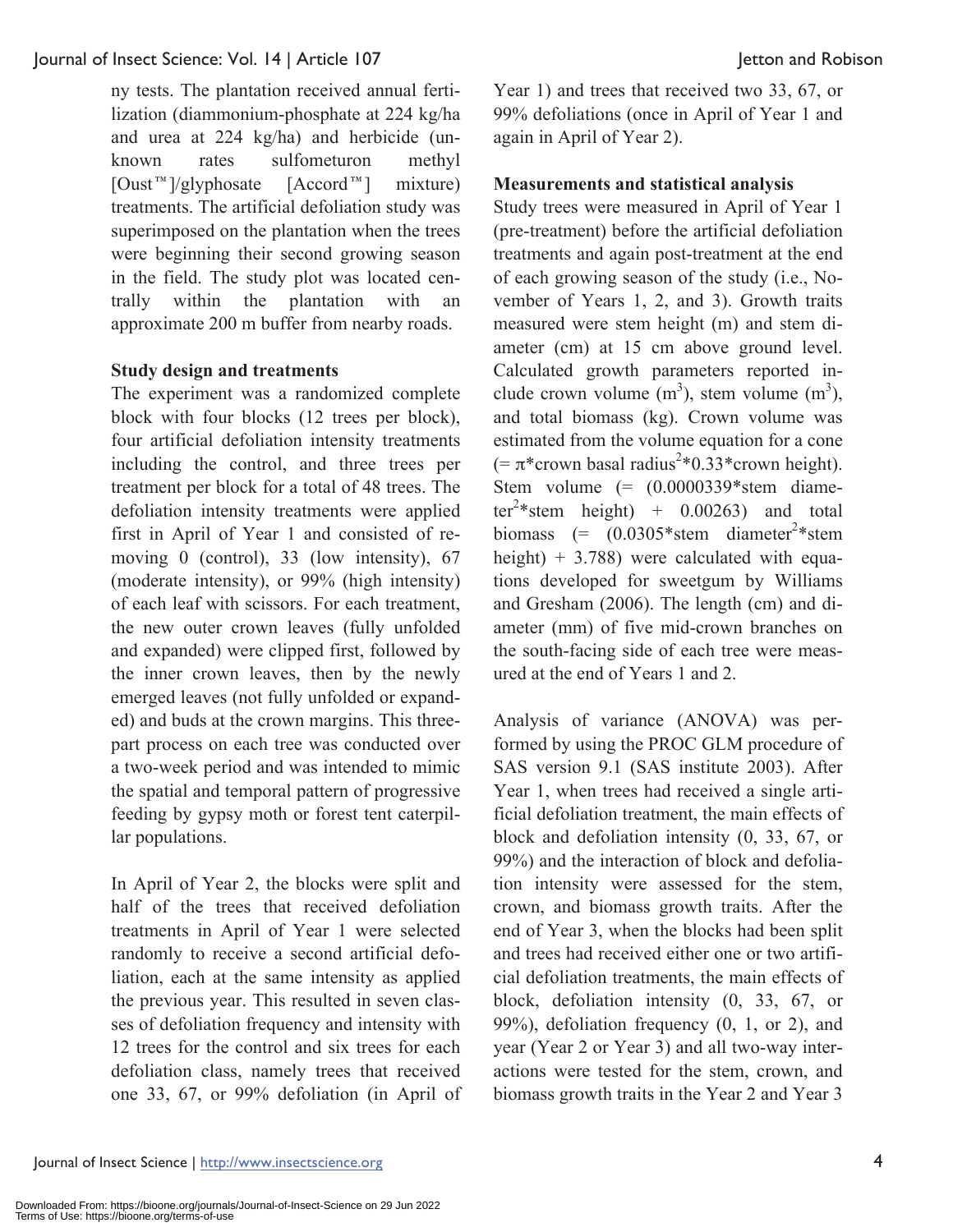**Table 1.** Analysis of variance *P*-values for sweetgum growth and biomass traits assessed following Year 1 of the artificial defoliation study.

| Source of<br>variation                  | df | <b>Stem height</b><br>(m) | Stem diameter (cm) | Crown<br>volume $(m^3)$ | <b>Stem</b><br>volume $(m^3)$ | Total<br>biomass<br>(kg) |
|-----------------------------------------|----|---------------------------|--------------------|-------------------------|-------------------------------|--------------------------|
| <b>Block</b>                            |    | 0.0065                    | 0.3711             | 0.0945                  | 0.1567                        | 0.1568                   |
| Defoliation intensity                   |    | 0.0012                    | 0.0029             | 0.0176                  | 0.0025                        | 0.0025                   |
| Block $\times$ defoliation<br>intensity |    | 0.6981                    | 0.5421             | 0.5238                  | 0.5816                        | 0.5816                   |

*P*-values are reported for each main and interaction effect included in the ANOVA model; underlined *P*-values are significant at α ≤  $|0.05.$ 

| Table 2. Means (± SE) for sweetgum growth and biomass traits following Year 1 of the artificial defoliation study. |                           |                              |                         |                               |                         |  |  |
|--------------------------------------------------------------------------------------------------------------------|---------------------------|------------------------------|-------------------------|-------------------------------|-------------------------|--|--|
| Defoliation in-<br>tensity                                                                                         | <b>Stem height</b><br>(m) | <b>Stem diameter</b><br>(cm) | Crown<br>volume $(m^3)$ | <b>Stem</b><br>volume $(m^3)$ | Total bio-<br>mass (kg) |  |  |
| Control (0%)                                                                                                       | $2.23 \pm 0.06a$          | $4.99 \pm 0.14a$             | $0.64 \pm 0.05a$        | $0.004 \pm 0.0001a$           | $5.52 \pm 0.14a$        |  |  |
| 33%                                                                                                                | $2.18 \pm 0.03a$          | $5.25 \pm 0.25a$             | $0.58 \pm 0.04$ ab      | $0.004 \pm 0.0002a$           | $5.69 \pm 0.21a$        |  |  |
| 67%                                                                                                                | $2.12 \pm 0.04ab$         | $4.56 \pm 0.13$ ab           | $0.58 \pm 0.04ab$       | $0.004 \pm 0.0001$ ab         | $5.15 \pm 0.09ab$       |  |  |
| 99%                                                                                                                | $1.92 \pm 0.07$ b         | $4.23 \pm 0.18$ b            | $0.43 \pm 0.05$ b       | $0.003 \pm 0.0001$ b          | $4.89 \pm 0.12b$        |  |  |

Data reflect the responses of sweetgum growth one growing season after a single artificial defoliation treatment of varying intensity. Means within a column followed by different lowercase letters are significantly different at α ≤ 0.05 by *F*-statistic protected Tukey's studentized range test.

combined data. Branch growth traits were analyzed with the Year 1 and Year 2 data. The Year 1 analysis assessed the main effects of block and defoliation intensity and the interaction of block and defoliation intensity for both branch length and diameter. The Year 2 analysis tested the main effects of block, defoliation intensity, defoliation frequency, and all two-way interactions. In all analyses, when significant differences among the defoliation intensities and frequencies were found, means were compared by using the Tukey-Kramer method at the  $\alpha = 0.05$  significance level (SAS Institute 2003).

## **Results**

At the end of Year 1, when the trees had received a single artificial defoliation treatment of varying intensity the previous April, stem height was significantly affected by the main effects of block and defoliation intensity, while stem diameter, crown volume, stem volume, and total biomass were affected significantly by defoliation intensity alone (Table

1). Among the varying defoliation intensities, stem height and crown volume decreased with increasing intensity, while stem diameter increased slightly from 0% to 33% defoliation and then decreased with increasing intensity (Table 2). This same trend was reflected in the calculated parameters of stem volume and total biomass. For all growth traits, mean comcomparison analyses indicated that among the varying defoliation intensities, only those trees defoliated at the 99% level were significantly smaller than the 0% defoliation concontrols (Table 2).

At the end of Year 3, when the blocks had been split and trees had received either one (in April of Year 1) or two (in April of Years 1 and 2) artificial defoliation treatments of varying intensity, stem height, stem diameter, stem volume, and total biomass were affected significantly by the main effects of block, defolidefoliation intensity, defoliation frequency, and year, while crown volume was affected significantly by block, defoliation intensity, and year, but not by defoliation frequency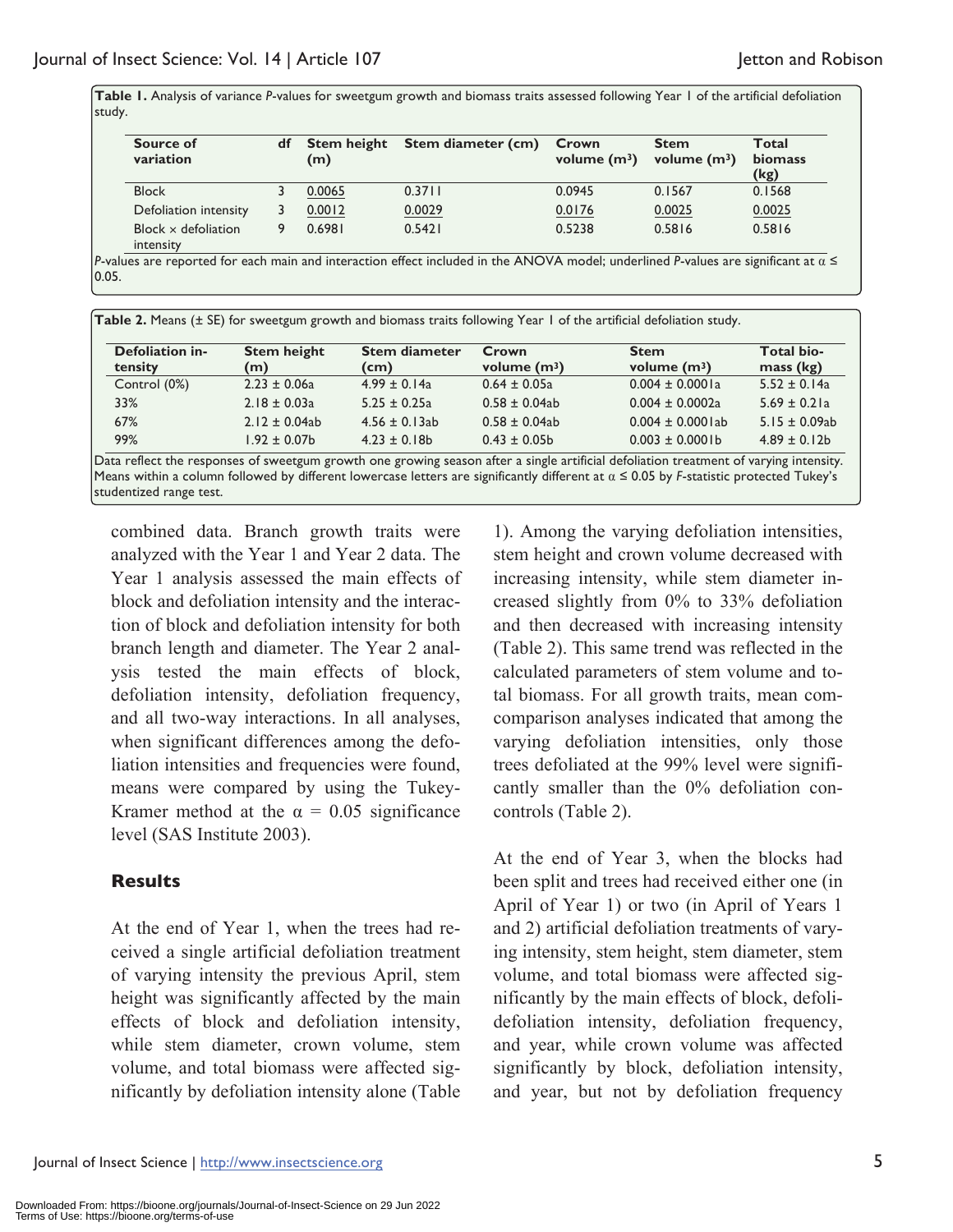**Table 3.** Analysis of variance *P*-values for sweetgum growth and biomass traits assessed following Year 3 of the artificial defoliation study.

| Source of<br>variation                      | df             | <b>Stem</b><br>height<br>(m) | <b>Stem diameter</b><br>(cm) | Crown volume<br>(m <sup>3</sup> ) | <b>Stem volume</b><br>(m <sup>3</sup> ) | <b>Total</b><br>biomass<br>(kg) |
|---------------------------------------------|----------------|------------------------------|------------------------------|-----------------------------------|-----------------------------------------|---------------------------------|
| <b>Block</b>                                | 3              | < 0.0001                     | < 0.0001                     | 0.0082                            | < 0.0001                                | < 0.0001                        |
| Defoliation intensity                       | 3              | 0.0018                       | < 0.0001                     | 0.0031                            | < 0.0001                                | < 0.0001                        |
| Defoliation frequency                       |                | 0.0032                       | < 0.0001                     | 0.1229                            | < 0.0001                                | < 0.0001                        |
| Year                                        |                | < 0.0001                     | < 0.0001                     | < 0.0001                          | < 0.0001                                | < 0.0001                        |
| Block $\times$ defoliation<br>intensity     | 9              | 0.9532                       | 0.0959                       | 0.9141                            | 0.2488                                  | 0.2488                          |
| Block $\times$ defoliation<br>frequency     | 3              | 0.0031                       | 0.0721                       | 0.3666                            | 0.0017                                  | 0.0017                          |
| Block $\times$ year                         | 3              | 0.1229                       | 0.9972                       | 0.1071                            | 0.1883                                  | 0.1883                          |
| Defoliation intensity<br>$\times$ frequency | 3              | 0.1114                       | 0.0666                       | 0.9508                            | 0.1964                                  | 0.1964                          |
| Defoliation intensity<br>$\times$ year      | $\overline{3}$ | 0.9733                       | 0.4015                       | 0.1394                            | 0.2126                                  | 0.2126                          |
| Defoliation frequency<br>$\times$ Year      |                | 0.9588                       | 0.8181                       | 0.0852                            | 0.4178                                  | 0.4178                          |

*P*-values are reported for each main and interaction effect included in the ANOVA model. Underlined *P*-values are significant at α ≤ 0.05.

**Table 4.** Means (± SE) for sweetgum growth and biomass traits following Years 2 and 3 of the artificial defoliation study.

| <b>Defoliation</b>  | <b>Stem height</b><br>(m) | <b>Stem diameter</b><br>(cm) | Crown volume<br>(m <sup>3</sup> ) | <b>Stem volume</b><br>(m <sup>3</sup> ) | <b>Total biomass</b><br>(kg) |
|---------------------|---------------------------|------------------------------|-----------------------------------|-----------------------------------------|------------------------------|
| Intensity           |                           |                              |                                   |                                         |                              |
| Control<br>(0%)     | $3.99 \pm 0.14a$          | $8.86 \pm 0.24a$             | $3.69 \pm 0.55a$                  | $0.014 \pm 0.001a$                      | $13.90 \pm 0.88a$            |
| 33%                 | $3.94 \pm 0.15a$          | $8.97 \pm 0.27$ a            | $2.98 \pm 0.42$ ab                | $0.014 \pm 0.001a$                      | $13.99 \pm 0.91a$            |
| 67%                 | $3.90 \pm 0.14a$          | $7.54 \pm 0.37$ b            | $2.44 \pm 0.29$ bc                | $0.011 \pm 0.001$                       | $11.28 \pm 0.78$             |
| 99%<br>Frequency    | $3.62 \pm 0.15$           | $7.02 \pm 0.30$              | $1.69 \pm 0.23c$                  | $0.009 \pm 0.001$ b                     | $9.74 \pm 0.65$              |
| Control (0)         | $3.99 \pm 0.14$ A         | $8.86 \pm 0.24$ A            | $3.69 \pm 0.55A$                  | $0.014 \pm 0.001$ A                     | $13.90 \pm 0.88$ A           |
| I defoliation       | $3.99 \pm 0.11$ A         | $8.44 \pm 0.21$ A            | $2.70 \pm 0.32$ A                 | $0.013 \pm 0.001$ A                     | $12.96 \pm 0.68$ A           |
| 2 defolia-<br>tions | $3.65 \pm 0.12B$          | $7.24 \pm 0.32B$             | $2.04 \pm 0.22$ A                 | $0.009 \pm 0.001B$                      | $10.38 \pm 0.65B$            |

Data reflect the responses of sweetgum growth over three growing seasons after artificial defoliation treatments of varying intensity and frequency. Means within a column followed by different lowercase letters (defoliation intensity) or uppercase letters (defoliation frequency) are significantly different at α ≤ 0.05 by *F*-statistic protected Tukey's studentized range test.

(Table 3). Significant interactions between the effects of block and defoliation frequency were detected for stem height, stem volume, and total biomass.

Similar to the end of Year 1, among the varying defoliation intensities, stem height and crown volume decreased with increasing intensity, while stem diameter, stem volume, and total biomass increased slightly from 0% to 33% defoliation and then decreased with increasing intensity (Table 4). Mean comparison analysis indicated that stem height was significantly smaller at the 99% defoliation intensity relative to the 0% defoliation control and that stem diameter, crown volume, stem volume, and total biomass were significantly smaller relative to the control at both the 67% and 99% defoliation intensities.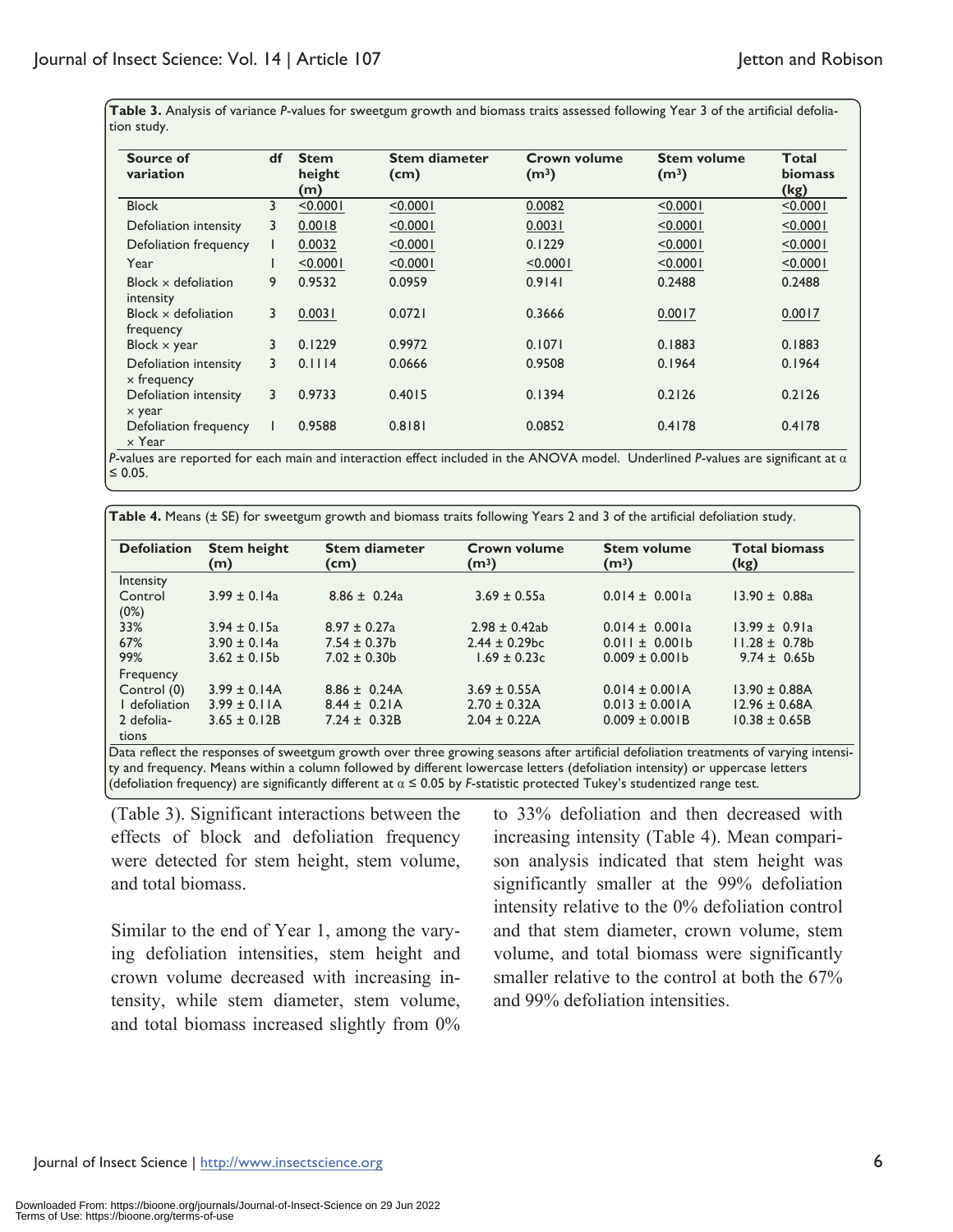**Table 5.** Analysis of variance *P*-values for sweetgum branch growth traits assessed following Year 1 and Year 2 of the artificial defoliation study.

| Source of variation                      | df | <b>Branch length</b><br>(cm) | <b>Branch diameter</b><br>(mm) |
|------------------------------------------|----|------------------------------|--------------------------------|
| Year I                                   |    |                              |                                |
| <b>Block</b>                             |    | 0.2239                       | 0.0726                         |
| Defoliation intensity                    |    | 0.0032                       | 0.0136                         |
| Block $\times$ defoliation intensity     | 9  | 0.6409                       | 0.5606                         |
| Year 2                                   |    |                              |                                |
| <b>Block</b>                             |    | 0.5906                       | 0.0717                         |
| Defoliation intensity                    |    | 0.0097                       | 0.0210                         |
| Defoliation frequency                    |    | 0.2926                       | 0.8373                         |
| Block $\times$ defoliation intensity     | 9  | 0.4917                       | 0.9092                         |
| Block $\times$ defoliation frequency     | 3  | 0.7289                       | 0.0851                         |
| Defoliation intensity $\times$ frequency | 3  | 0.8272                       | 0.8115                         |

*P*-values are reported for each main and interaction effect included in the ANOVA model. Underlined *P*-values are significant at α ≤ 0.05.

**Table 6.** Means (± SE) for sweetgum branch growth traits following Years 1 and 2 of the artificial defoliation study.

| $62.92 \pm 2.09a$<br>$12.04 \pm 0.39a$<br>$104.31 \pm 4.00a$<br>$11.62 \pm 0.45a$<br>$55.55 \pm 2.00ab$<br>$87.79 \pm 5.1$ lab<br>$11.22 \pm 0.41a$<br>$10.54 \pm 0.38$ ab<br>$55.22 \pm 2.55ab$<br>$87.69 \pm 3.34ab$<br>$10.30 \pm 0.35$ ab<br>$50.80 \pm 1.65$ b<br>$9.82 \pm 0.34$<br>$10.27 \pm 0.42$<br>$81.47 \pm 4.42b$<br>$104.31 \pm 4.00A$<br>$12.04 \pm 0.39A$<br>$-$<br>$\overline{a}$<br>$10.71 \pm 0.37A$<br>$88.58 \pm 3.82$ A<br>$\overline{a}$<br>$\overline{a}$ | <b>Defoliation</b> | Year I branch<br>length (cm) | Year 2 branch<br>length (cm) | Year I branch<br>diameter (mm) | Year 2 branch<br>diameter (mm) |
|------------------------------------------------------------------------------------------------------------------------------------------------------------------------------------------------------------------------------------------------------------------------------------------------------------------------------------------------------------------------------------------------------------------------------------------------------------------------------------|--------------------|------------------------------|------------------------------|--------------------------------|--------------------------------|
|                                                                                                                                                                                                                                                                                                                                                                                                                                                                                    | Intensity          |                              |                              |                                |                                |
|                                                                                                                                                                                                                                                                                                                                                                                                                                                                                    | Control (0%)       |                              |                              |                                |                                |
|                                                                                                                                                                                                                                                                                                                                                                                                                                                                                    | 33%                |                              |                              |                                |                                |
|                                                                                                                                                                                                                                                                                                                                                                                                                                                                                    | 67%                |                              |                              |                                | $10.43 \pm 0.44ab$             |
|                                                                                                                                                                                                                                                                                                                                                                                                                                                                                    | 99%                |                              |                              |                                |                                |
|                                                                                                                                                                                                                                                                                                                                                                                                                                                                                    | Frequency          |                              |                              |                                |                                |
|                                                                                                                                                                                                                                                                                                                                                                                                                                                                                    | Control (0)        |                              |                              |                                |                                |
|                                                                                                                                                                                                                                                                                                                                                                                                                                                                                    | I defoliation      |                              |                              |                                |                                |
| $82.73 \pm 3.15A$<br>$10.57 \pm 0.35A$<br>$-$<br>$\sim$                                                                                                                                                                                                                                                                                                                                                                                                                            | 2 defoliations     |                              |                              |                                |                                |

Data reflect the responses of sweetgum growth over two growing seasons after artificial defoliation treatments of varying intensity and frequency. Means within a column followed by different lowercase letters (defoliation intensity) or uppercase letters (defoliation frequency) are significantly different at α ≤ 0.05 by *F*-statistic protected Tukey's studentized range test.

For defoliation frequency, stem height, stem diameter, stem volume, and total biomass decreased as the number of defoliation treatments increased. Mean comparison analysis indicated that trees receiving two defoliation treatments were significantly smaller than the controls for each trait, while those receiving one defoliation treatment did not differ from the control (Table 4). Crown volume followed the same general trend but did not differ significantly with defoliation frequency.

On average, trees increased in size from Year 2 to Year 3 despite artificial defoliation treatments. Stem height increased from 3.33  $(\pm$ 0.06) to 4.39 ( $\pm$  0.08) m, stem diameter from 7.50 ( $\pm$  0.23) to 8.69 ( $\pm$  0.22) cm, crown volume from 1.42 ( $\pm$  0.06) to 3.98 ( $\pm$  0.32) m<sup>3</sup>, stem volume from 0.009 ( $\pm$  0.0004) to 0.01 ( $\pm$ 0.0007) m<sup>3</sup>, and total biomass from 9.95 ( $\pm$ 0.38) to  $14.51 \ (\pm 0.65) \ \text{kg (Fig. 1)}$ .

Branch growth responded to artificial defoliation in a similar fashion to the other growth traits at the end of Year 1 (Tables 5 and 6). Following a single defoliation treatment the previous April, both branch length and diameter were affected significantly by defoliation intensity. They decreased slightly with increasing defoliation severity and showed statistically significant reductions in growth relative to the controls after the 99% defoliation. Branch growth trends were the same following Year 2 (Tables 5 and 6), with significant effects of 99% defoliation intensity on length and diameter. However, similar to crown volume at the end of Year 3, branch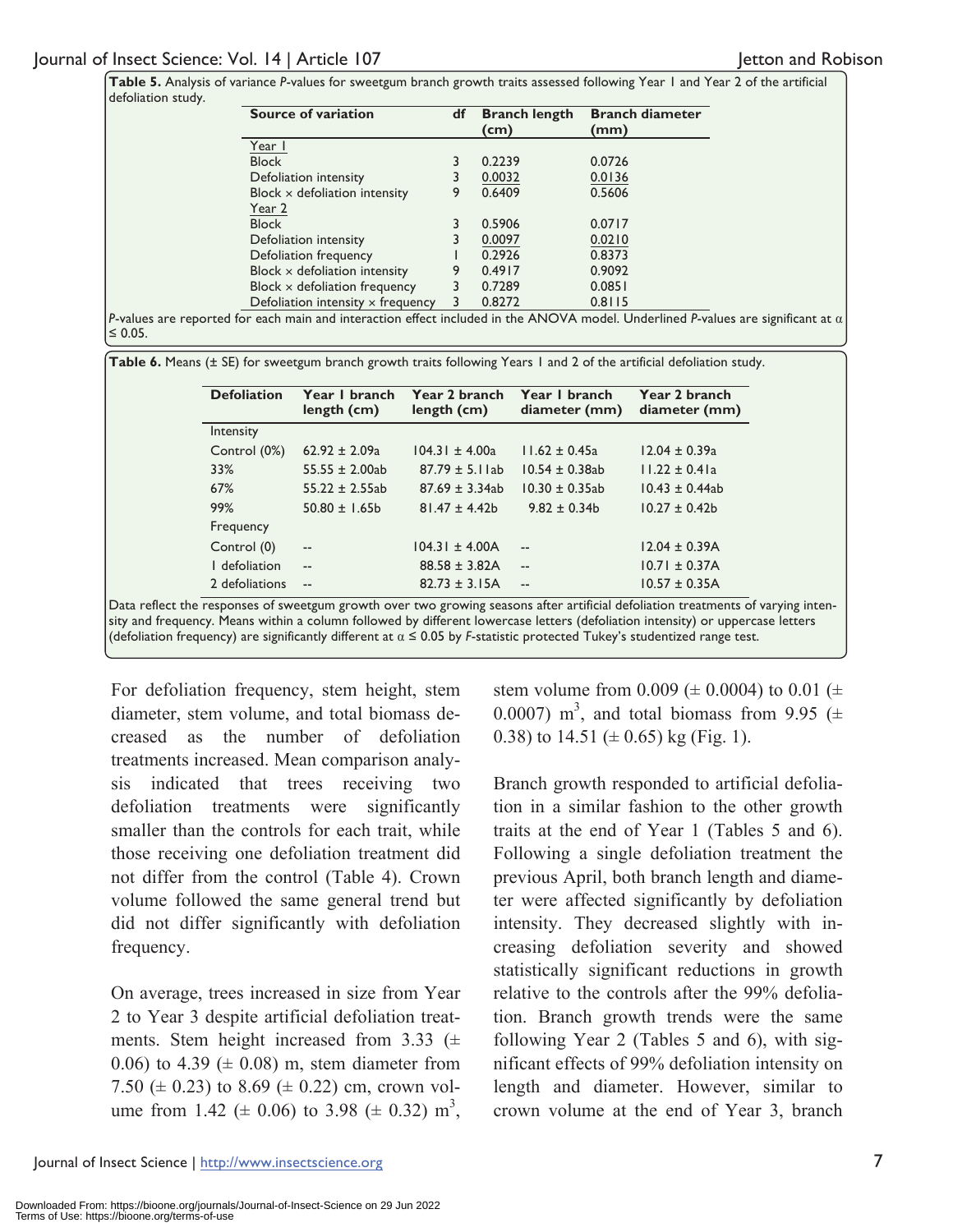growth at the end of Year 2 was not affected by defoliation frequency.

## **Discussion**

It generally is accepted that many hardwood tree species have a high tolerance for one to a few years of insect defoliation at low to moderate intensity and that significant losses due to growth reduction, mortality, and rotation delays typically are associated with severe or repeated defoliations (Kulman 1971). The results of this study indicate that, within the context of an intensively managed shortrotation plantation, the growth and productivity of artificially defoliated sweetgum responds to defoliation intensity and frequency as expected for a hardwood species. At the end of Year 1, significant reductions in all assessed growth and biomass traits were seen for the high (99%) defoliation intensity but not the low and moderate levels (33 and 67%, respectively). This same trend was seen for branch length and diameter at the end of Year 2 (the last year that branch growth was measured) and for stem height at the end of Year 3. The effects of defoliation intensity were more pronounced for stem diameter, crown volume, stem volume, and total biomass at the end of the third growing season when all four of these traits were reduced significantly by both moderate and high levels of artificial defoliation.

The response of sweetgum to artificial defoliation frequency indicates that, over the threeyear duration of the field experiment, growth and biomass accumulation in plantation sweetgum were tolerant of a single artificial defoliation, regardless of intensity. At the end of Year 3, three full growing seasons after initial treatments and two growing seasons without foliage loss, there were no significant reductions in growth for any of the measured

traits following a single defoliation event. It does not appear, however, that the growth and productivity of plantation sweetgum has the same level of tolerance following more frequent defoliation. The significant reductions in stem height, diameter, volume, and total biomass following two defoliation events suggest that one growing season free of defoliation is not enough for sweetgum to recover from the negative effects of multiple defoliations. Given that defoliators like the gypsy moth and the forest tent caterpillar often have outbreak phases that can last several years (Drooz 1985), this does reflect a realworld scenario. Further, other sources of multiple-year defoliation, by insects, disease, high wind, or drought, may yield similar impacts on tree growth.

Artificial defoliation has been used to evaluate the growth and productivity responses of a number of tree species to foliage loss (Coyle et al. 2005), and similar patterns of tolerance for low to moderate defoliation intensities/frequencies and increased susceptibility for moderate to high intensities/frequencies have been described for both hardwood (*Betula* spp., *Eucalyptus* spp., *Populus* spp.) and coniferous (*Abies* spp., *Larix* spp., *Pinus* spp.) species (Bassman et al. 1982; Piene and Little 1990; Bassman and Zwier 1993; Krause and Raffa 1996; Reichenbacker et al. 1996; Kaitaniemi et al 1999; Anttonen et al. 2002; Pinkard et al. 2006). Many of these studies also report the general trend for decreased growth with increasing defoliation intensity, as seen for sweetgum in the current study (Tables 2 and 4). Although this was the general trend, at the end of Years 1 and 3, stem diameter, stem volume, and total biomass all showed small increases in growth from the control  $(0\%)$  to the low  $(33\%)$  defoliation level before decreasing through the moderate and high intensity treatments. While it is tempting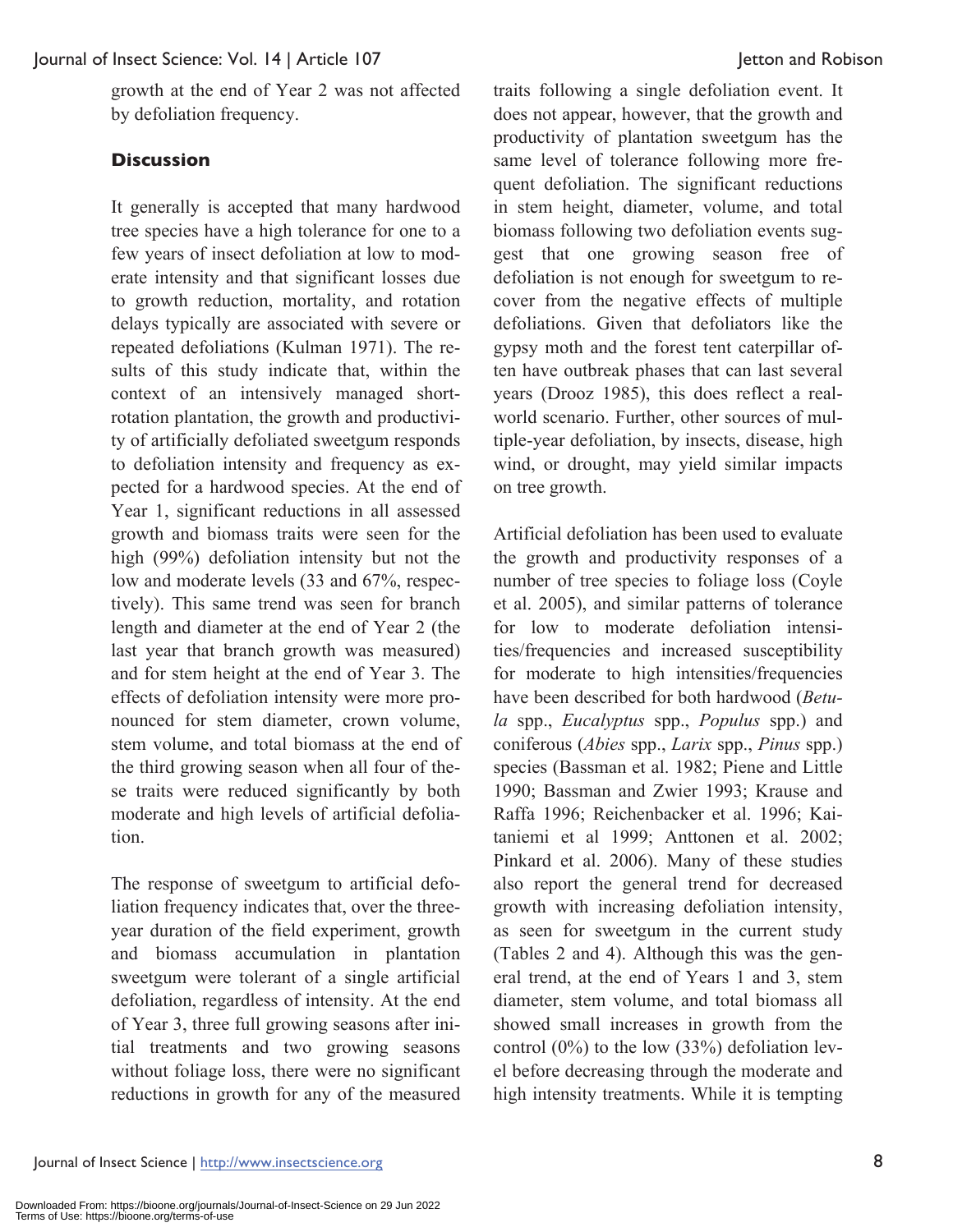to suggest this result might indicate an overcompensation to low-intensity defoliation related to enhanced photosynthesis or withintree resource redistribution, as described in other plant systems (Trumble et al. 1993), these stem growth and biomass accumulation inincreases in response to 33% defoliation were not statistically significant and likely resulted from random variation, as suggested by Reichenbacker et al. (1996), who found similar responses to low levels of artificial defoliation in clonal *Populus*.

The potential long-term effects of more frequent and severe defoliation on sweetgum growth and productivity are demonstrated most clearly by the growth trajectories of trees in each defoliation frequency/intensity class presented in Fig. 1. For all five parameters, at the end of Year 3, it is clear that the growth of trees in the most severe defoliation frequency/intensity class (two artificial defoliation treatments at the 99% level) is lagging behind that of trees in the other classes. For stem height, this represents an 11% reduction in growth relative to the average height of trees in the other defoliation frequency/intensity classes. However, the height growth trajectory of trees receiving two 99% defoliation treatments appears to be parallel with the other classes, and this small difference is likely to become negligible over time, indicating that sweetgum height growth may have some level of tolerance for repeated severe defoliation. Other studies evaluating the effects of natural or simulated herbivory have reported that sweetgum height growth appears to be less susceptible to defoliation than other growth characteristics (Chambers and Smith 1982; Birks 2001).

The potential long-term effects of repeated, high-intensity defoliation appear to be more pronounced for stem diameter, volume, and

total biomass accumulation (Fig. 1) than for other parameters. At the end of Year 3, growth and productivity reductions following two 99% defoliation treatments relative to averages of the other classes were 20 (stem volume), 30 (stem diameter), and 42% (total biomass). Unlike stem height growth, the growth trajectories for these parameters appear to be diverging from the other defoliation frequency/intensity classes, suggesting that repeated severe defoliator outbreaks may pose a serious threat to pulp and biomass yields in short-rotation sweetgum systems.

Overall, the results of this study suggest how intensively managed short-rotation sweetgum might respond to defoliation on a large scale. The data suggest that sweetgum can be expected to be tolerant of defoliation and insect control measures may be unnecessary in situations where monitoring indicates that increases in defoliator population density are expected to be of low intensity or a single occurrence. If survey data indicate a repeated high-density defoliator outbreak that could potentially result in severe defoliation intensity over multiple years, efforts to control insect populations through insecticides or other methods may be warranted and necessary to avoid substantial growth and productivity losses. However, because the data are derived from simulated defoliation, future research should focus on insect-mediated defoliation to more fully understand the interactions of sweetgum, insect defoliation, and shortrotation intensive silviculture.

## **Acknowledgements**

The authors gratefully acknowledge P. Birks, J. Schuler, M. Gocke, K. Hess, D. Nishida, L. Newton, D. Gadd, and J. Bridges for technical assistance; C. Brownie, F. Isik, and J. Frampton for statistical guidance; G. Hansen of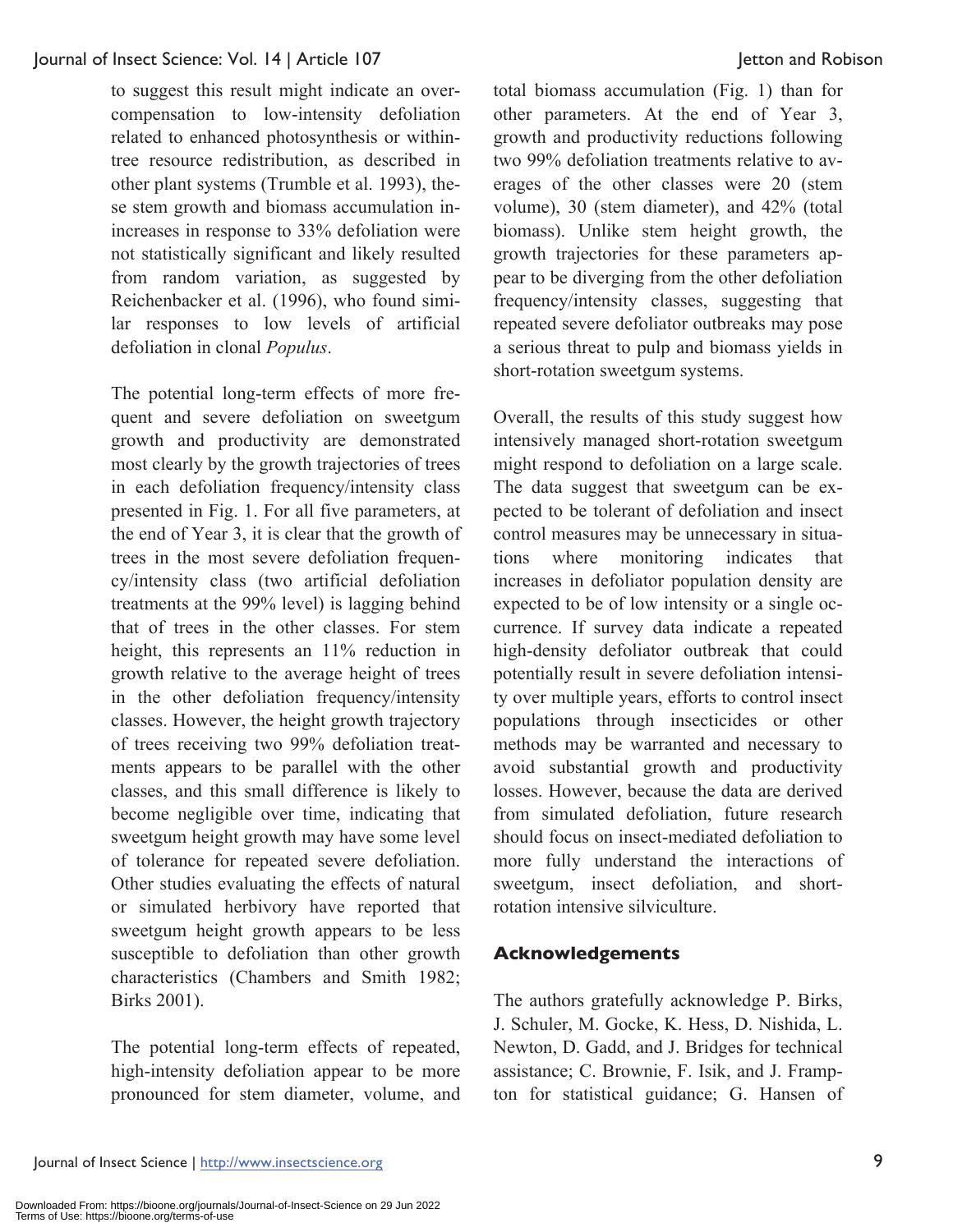International Paper Co. for helping identify field sites; and F. Hain, B. Goldfarb, F. Gould, C. Davidson, D. Coyle, and J. Schuler for reviewing earlier versions of this manuscript. This work was supported by the N.C. State University Department of Forestry & Environmental Resources and the Hardwood Re-Research Cooperative.

## **References**

## **Anttonen, S., R. Piispanen, J. Ovaska, P. Mutikainen, P. Saranpaa, and E.**

**Vapaavuori. 2002.** Effects of defoliation on growth, biomass allocation, and wood properties of *Betula pendula* clones grown at different nutrient levels. Can. J. Forest Res. 32: 498–508.

## **Barbosa, P., M. Waldvogel, P. Martinat,**

**and L. W. Douglas. 1983.** Developmental and reproductive performance of the gypsy moth, *Lymantria dispar* (L.) (Lepidoptera: Lymantriidae), on selected hosts common to Mid-Atlantic and Southern forests. Environ. Entomol. 12: 1858–1862.

## **Bassman, J. H., and J. C. Zwier. 1993.**

Effect of partial defoliation on growth and carbon exchange of two clones of young *Populus trichocarpa* Torr. & Gray. Forest Sci. 39: 419–431.

## **Bassman, J., W. Myers, D. Dickman, and L. Wilson. 1982.** Effects of simulated insect damage on early growth of nursery-grown hybrid poplars in northern Wisconsin. Can. J. Forest Res. 12: 1–9.

## **Bingaman, B. R., and E. R. Hart. 1992.**

Feeding and oviposition preferences of adult cottonwood leaf beetles (Coleoptera: Chrysomelidae) among *Populus* clones and

leaf age classes. Environ. Entomol. 21: 508– 517.

**Birks, P. J. 2001.** Effects of environmental stresses on sweetgum (*Liquidambar styraciflua* L.) seedlings and potential to use stress as an early seedling screening technique for superior families. M.S. thesis, North Carolina State University, North Carolina.

**Caldbeck, E. S., H. S. McNabb, Jr., and E. R. Hart. 1978.** Poplar clonal preferences of the cottonwood leaf beetle. J. Econ. Entomol. 71: 518–520.

**Chambers, J. L., and J. D. Smith. 1982.** Effects of defoliation by the forest tent caterpillar on growth and leaf surface area of potted sweetgum seedlings. LSU Forestry Notes 135, Baton Rouge, LA.

**Cobb, W. R., R. E. Will, R. F. Daniels, and M. A. Jacobson. 2008.** Aboveground biomass and nitrogen in four short-rotation woody crop species growing with different water and nutrient availabilities. Forest Ecol. Manag. 255: 4032–4039.

**Coyle, D. R., J. D. McMillin, R. B. Hall, and E. R. Hart. 2001.** Cottonwood leaf beetle (Coleoptera: Chrysomelidae) larval performance on eight *Populus* clones. Environ. Entomol. 30: 748–756.

**Coyle, D. R., J. D. McMillin, R. B. Hall, and E. R. Hart. 2002.** Cottonwood leaf beetle (Coleoptera: Chrysomelidae) defoliation impact on *Populus* growth and above-ground volume in a short-rotation woody crop plantation. Agr. Forest Entomol. 4: 293–300.

**Coyle, D. R., J. D. McMillin, R. B. Hall, and E. R. Hart. 2003.** Effects of cottonwood leaf beetle (Coleoptera: Chrysomelidae) larval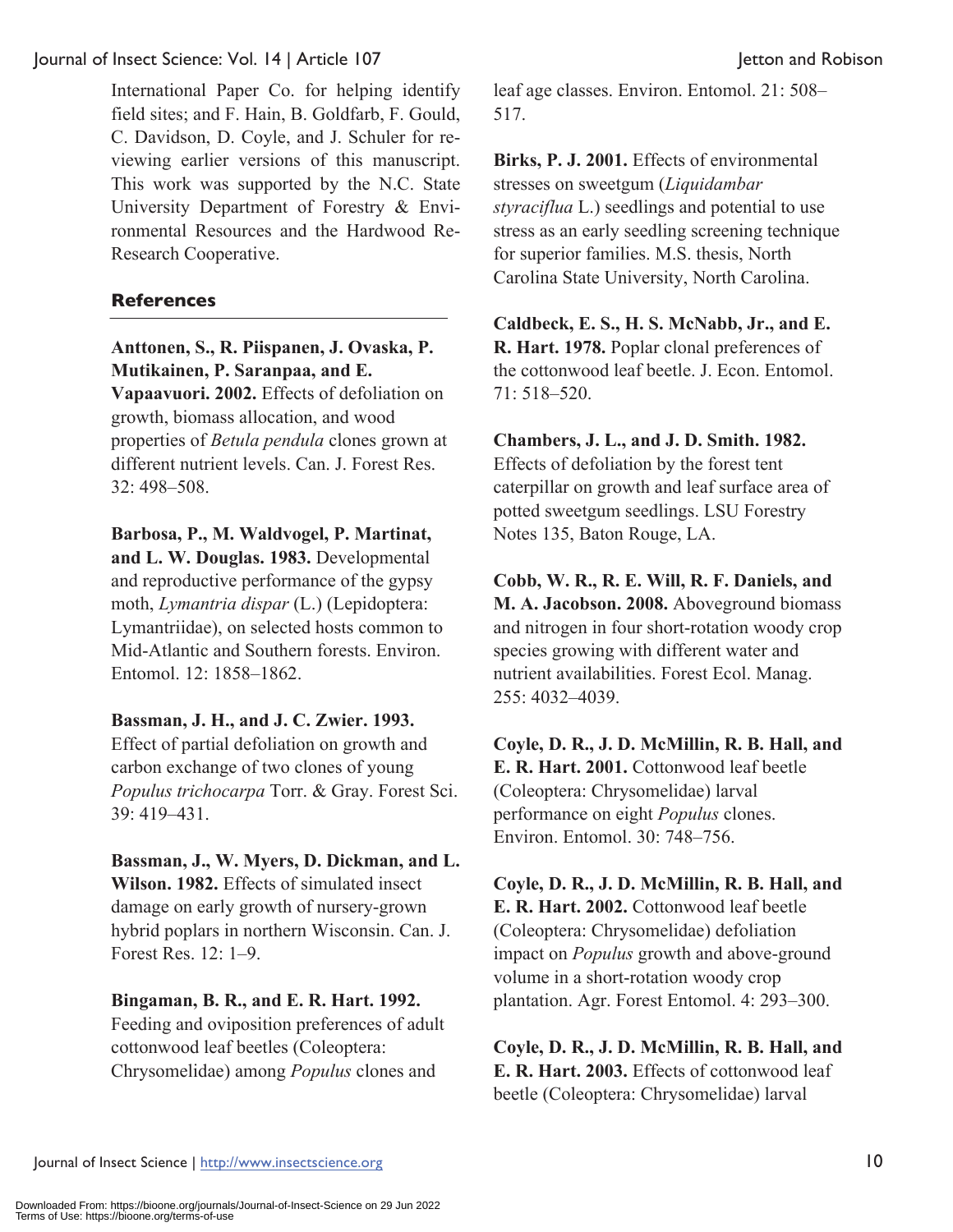defoliation, clone, and season on *Populus* foliar phagostimulants. Environ. Entomol. 32: 452–462.

**Coyle, D. R., T. E. Nebeker, E. R. Hart, and W. J. Mattson. 2005.** Biology and management of insect pests in North American intensively managed hardwood forest systems. Annu. Rev. Entomol. 50: 1– 29.

**Coyle, D. R., M. D. Coleman, and D. P. Aubrey. 2008.** Above and below-ground biomass accumulation, production, and distribution of sweetgum and loblolly pine grown with irrigation and fertilization. Can. J.

Forest Res. 38: 1335–1348.

#### **Davidson, C. B., J. E. Johnson, K. W. Gottschalk, and R. L. Amateis. 2001.**

Prediction of stand susceptibility and gypsy moth defoliation in coastal plain mixed pinehardwoods. Can. J. Forest Res. 31: 1914– 1921.

## **Davis, A. A., and C. C. Trettin. 2006.**

Sycamore and sweetgum plantation productivity on former agricultural land in South Carolina. Biomass Bioenerg. 30: 769– 777.

**Drooz, A. T. 1985.** Insects of eastern forests. USDA Forest Service Miscellaneous Publication 1426, Washington, DC.

**Eisenbies, M. H., C. Davidson, J. Johnson, R. Amateis, and K. Gottschalk. 2007.** Tree mortality in mixed pine-hardwood stands defoliated by the European gypsy moth (*Lymantria dispar* L.). Forest Sci. 53: 683– 691.

**Gocke, M. H. 2006.** Production system influences the survival and morphology of

rooted stem cuttings of loblolly pine (*Pinus taeda* L.) and sweetgum (*Liquidambar styraciflua* L.). M.S. thesis, North Carolina State University, North Carolina.

## **Gonzalez, R., J. Wright, and D. Saloni.**

**2010.** The business of growing *Eucalyptus* for biomass. Biomass Mag. 4: 52–55.

**Graham, R. L., L. L. Wright, and A. F. Turhollow. 1992.** The potential for shortrotation woody crops to reduce U.S.  $CO<sub>2</sub>$ 

emissions. Climatic Change 22: 223–238.

## **Guo, Y., B. R. Lockhart, and T. T. Ku.**

**1998.** Effect of nitrogen and phosphorus fertilization on growth in a sweetgum plantation in southeastern Arkansas. South. J. Appl. For. 22: 163–168.

## **(HRC) Hardwood Research Cooperative.**

**1997.** Hardwood Research Cooperative thirtyfourth annual report. North Carolina State University, Raleigh, NC.

## **(HRC) Hardwood Research Cooperative.**

**2001.** Hardwood Research Cooperative thirtyeighth annual report. North Carolina State University, Raleigh, NC.

**Jetton, R. M. 2002.** Defoliation tolerance and resistance to the forest tent caterpillar, *Malacosoma disstria* Hbn., in sweetgum, *Liquidambar styraciflua* L. M.S. thesis, North Carolina State University, North Carolina.

**Kaitaniemi, P., S. Neuvonen, and T. Nyyssonen. 1999.** Effects of cumulative defoliations on growth, reproduction, and insect resistance in mountain birch. Ecology 80: 524–532.

**Kellison, R. C. 1997.** Production forestry in the 21st century: a world view. *In* T. White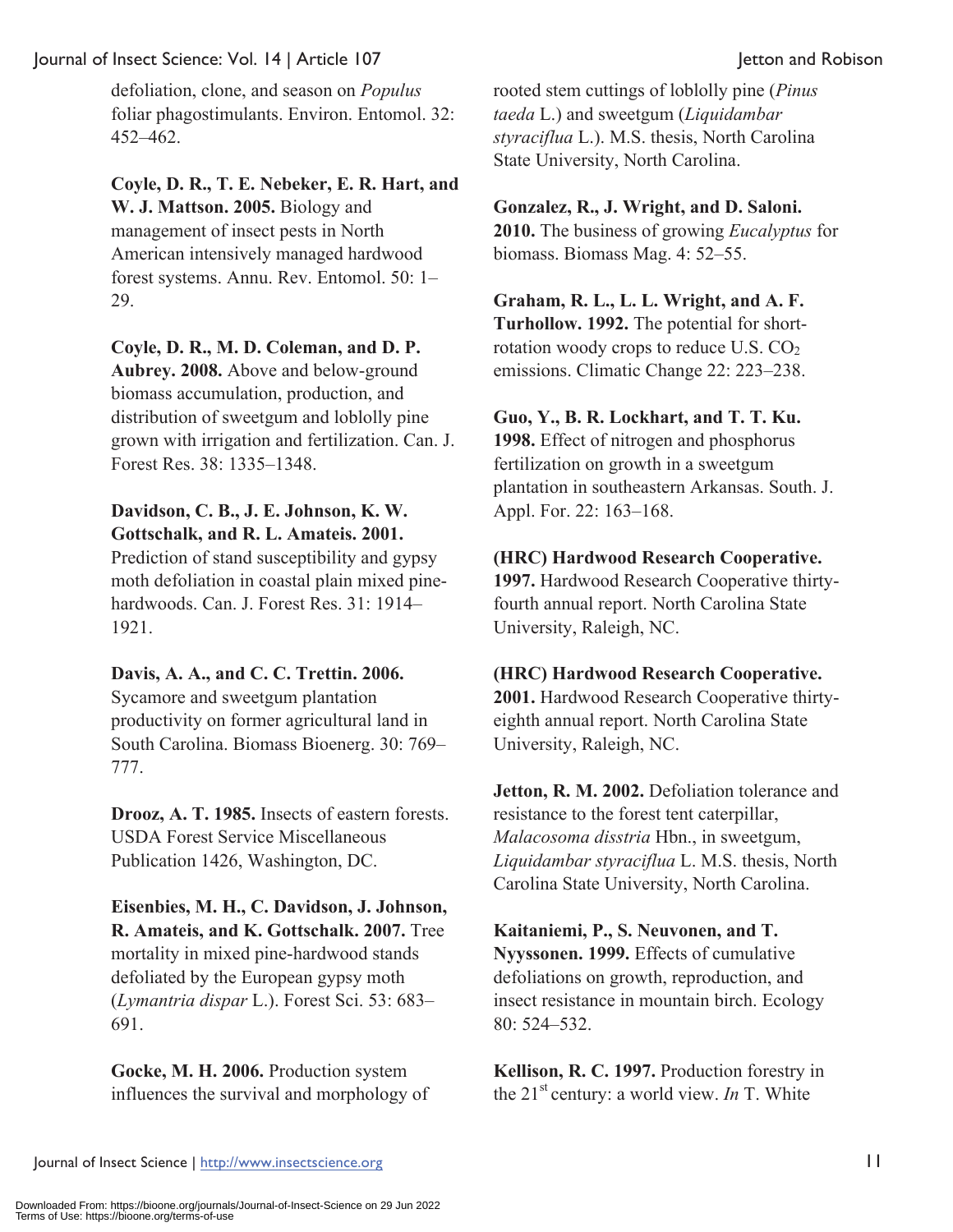(ed.), Proceedings,  $24<sup>th</sup>$  Biennial Southern Forest Tree Improvement Conference, 9–12 June 1997, Orlando, FL. National Technical Information Service. Springfield, VA.

**Kormanik, P. P. 1990.** Sweetgum: *Liquidambar styraciflua*. *In* R. M. Burns and B. H. Honkala (eds.), Silvics of North America, vol. 2: Hardwoods. USDA Forest Service Agriculture Handbook 654,

Washington, DC.

**Kosola, K. R., D. I. Dickmann, E. A. Paul, and D. Parry. 2001.** Repeated insect defoliation effects on growth, nitrogen acquisition, carbohydrates, and root demography of poplars. Oecologia 129: 65– 74.

## **Krause, S. C., and K. F. Raffa. 1996.**

Differential growth and recovery rates following defoliation in related deciduous and evergreen trees. Trees 10: 308–316.

**Kulman, H. M. 1971.** Effects of insect defoliation on growth and mortality of trees. Annu. Rev. Entomol. 16: 289–324.

**Leininger, T. D., and J. D. Solomon. 1995.** A forest tent caterpillar outbreak in the Mississippi delta: host preference and growth effects. *In* M. B. Edwards (ed.), Proceedings, 8<sup>th</sup> Biennial Southern Silvicultural Research Conference, 1–3 November 1994, Auburn, AL. USDA Forest Service General Technical Report SRS-GTR-1, Asheville, NC.

## **Nyakatawa, E. Z., D. A. Mays, V. R. Tolbert, T. H. Green, and L. Bingham.**

**2006.** Runoff, sediment, nitrogen, and phosphorus losses from agricultural land converted to sweetgum and switchgrass bioenergy feedstock production in north Alabama. Biomass Bioenerg. 30: 655–664.

**Piene, H., and C.H.A. Little. 1990.** Spruce budworm defoliation and growth loss in young balsam fir: artificial defoliation of potted trees. Can. J. Forest Res. 20: 902–909.

**Pinkard, E. A., C. C. Baille, V. Patel, S. Paterson, M. Battaglia, P. J. Smethurst, C. L. Mohammed, T. Wardlaw, and C. Stone. 2006.** Growth responses of *Eucalyptus globulus* Labill. to nitrogen application and severity, pattern, and frequency of artificial defoliation. Forest Ecol. Manag. 229: 378– 387.

**Reichenbacker, R. B., R. C. Schultz, and E. R. Hart. 1996.** Artificial defoliation effect on *Populus* growth, biomass production, and total nonstructural carbohydrate concentration. Environ. Entomol. 25: 632–642.

## **Robison, D. J., and K. F. Raffa. 1994.**

Characterization of hybrid poplar clones for resistance to the forest tent caterpillar. Forest Sci. 40: 686–714.

## **Robison, D. J., and K. F. Raffa. 1997.**

Effects of constitutive and inducible traits of hybrid poplars on forest tent caterpillar feeding and population ecology. Forest Sci. 43: 252–267.

## **Robison, D. J., B. H. McCown, and K. F.**

**Raffa. 1994.** Responses of gypsy moth (Lepidoptera: Lymantriidae) and forest tent caterpillar (Lepidoptera: Lasiocampidae) to transgenic poplar, *Populus* spp., containing a *Bacillus thuringiensis d*-endotoxin gene. Environ. Entomol. 23: 1030–1041.

**Robison, D. J., B. Goldfarb, and B. Li. 1998.** Advancing hardwood production forestry. PaperAge Magazine: May Issue.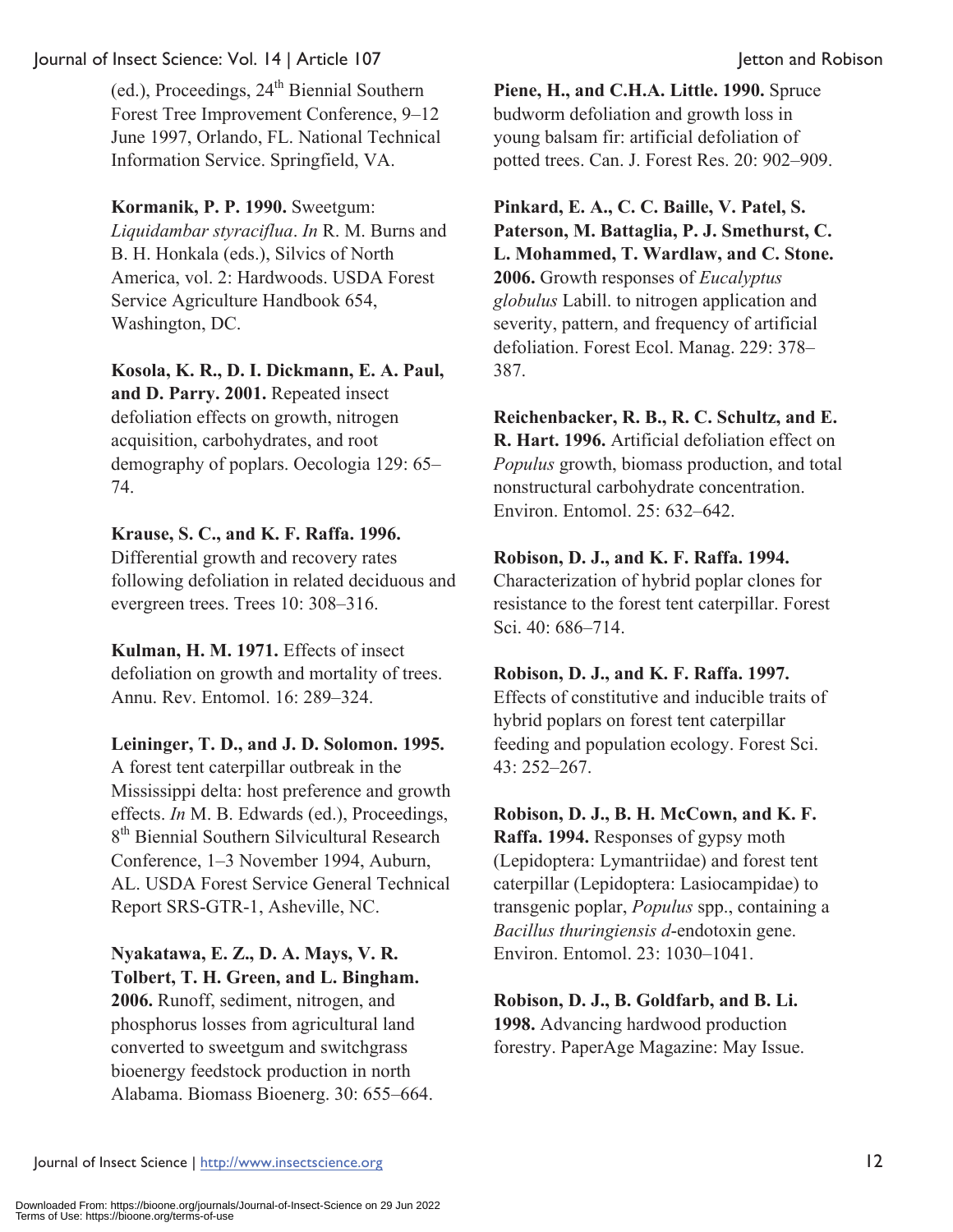**Romagosa, M. A., and D. J. Robison. 2003.** Biological constraints on the growth of hardwood regeneration in upland Piedmont forests. Forest Ecol. Manag. 175: 545–561.

**Samuelson, L., T. Stokes, T. Cooksey, and P. McLemore. 2001.** Production efficiency of loblolly pine and sweetgum in response to four years of intensive management. Tree Physiol. 21: 369–376.

**Sanchez, F. G., M. Coleman, C. T. Garten, R. J. Luxmoore, J. A. Stanturf, C. Trettin, and S. D. Wullschleger. 2007.** Soil carbon after 3 years under short-rotation woody crops grown under varying nutrient and water availability. Biomass Bioenerg. 31: 793–801.

**SAS Institute. 2003.** SAS/STAT user's guide, version 9.1. SAS Institute Inc., Cary, NC.

**Solomon, J. D. 1985.** Impact of insects on growth and development of young cottonwood plantations. USDA Forest Service Southern Forest Experiment Station Research Paper SO-217, New Orleans, LA.

**Steinbeck, K. 1999.** Thirty years of shortrotation hardwoods research. *In* J. D. Haywood (ed.), Proceedings, 10th Biennial Southern Silviculture Research Conference, 16–18 February 1999, Shreveport, LS. USDA Forest Service General Technical Report SRS-GTR-030, Asheville, NC.

## **Tolbert, V. R., and A. Schiller. 1995.**

Environmental enhancement using shortrotation woody crops and perennial grasses as alternatives to traditional agricultural crops. *In* W. Lockeretz (ed.), Proceedings, Conference

on Environmental Enhancement Through Agriculture, 16–17 November 1995, Boston, MA. Medford.

**Trumble, J. T., D. M. Kolodny-Hirsch, and I. P. Ting. 1993.** Plant compensation for arthropod herbivory. Annu. Rev. Entomol. 38: 93–119.

**(USDA) U.S. Department of Agriculture. 1984.** Soil Survey of Hertford County, North Carolina. USDA Soil Conservation Service, Washington, DC.

**Volk, T. A., T. Verwijst, P. J. Tharakan, L. P. Abrahamson, and E. H. White. 2004.**  Growing fuel: a sustainability assessment of willow biomass crops. Front. Ecol. Environ. 2: 411–418.

## **Ward, K. E., and M.A.S. Sayer. 2004.**

Susceptibility of potted sweetgum seedlings to insect herbivore damage as influenced by fertilization. USDA Forest Service Southern Research Station Research Paper SRS-33, Asheville, NC.

**Williams, T. M., and C. A. Gresham. 2006.** Biomass accumulation in rapidly growing loblolly pine and sweetgum. Biomass Bioenerg. 30: 370–377.

## **Wright, J., and M. Cunningham. 2008.**

Sweetgum plantations for sawtimber, energy, pulp, and other uses. Forest Landowner Magazine: May/June Issue.